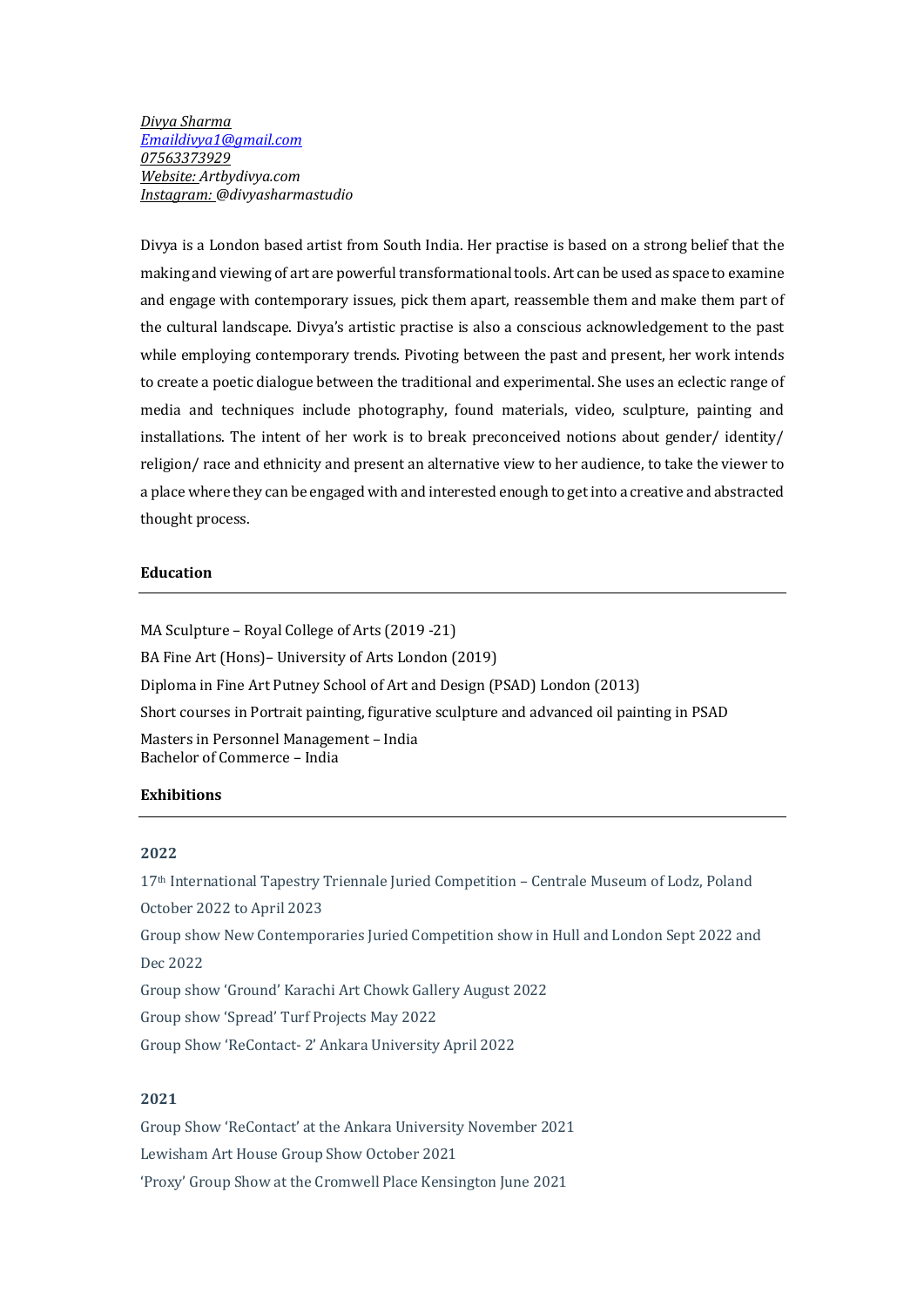Group Show at the Standpoint Gallery – Together it Seams April 2021

## **2020**

Haus-a-rest Zine show (2020) Work in Progress Show Royal College of Art London (2020) Vasteras International Art Fair Sweden (2020)

'For Money or Love' Group show Copeland Gallery Peckham (2019) Degree Show BA (Hons) Wimbledon College of Art (2019) The Toast Rack, Artisan Bakery & Cafe | Wandsworth | London (2018) 'Netflix and chill' Group show at the Flying Dutchman Camberwell (2018) 'Neulinge' at The Crypt Gallery St Pancras, London (2018) Khajoli Competition final shortlist exhibition at the Parliament House London (2017) Made in Morley, Print Exhibition | Morley College | London 2016) Portrait Exhibition | Putney Library | London (2016) Sculpture Exhibition | Kings College School | Wimbledon, London (2015) Open Studios | Wimbledon Art Studios | May 2015 and Nov 2015 | London Studio 106 Group Exhibition | 'Seven' | Fulham Broadway, London (2013) Fulham Community Centre Exhibition | Fulham, London (2013)

#### **Permanent Exhibits**

SoHo Gallery Art and Design Centre Sweden Bollywood Restaurant | Munich Google Arts and Culture permanent online exhibition https://artsandculture.google.com/asset/dr-abid-nissar-clinical-specialist-innottingham-divya-sharma/YQGJdGUanCkvTQ Some of her works are in private collections.

### **Curatorial Projects**

Neulinge - Group show at the Crypt Gallery St Pancras (2018)

'Went to work, Came back'

 $Co$  – curator of archival show at the South London Gallery (2018)

'Figure it out' Group show by The Neulinge Collective at the Lewisham Arthouse (2021)

Podcast founder and Host called ARTiculate - itunes and Podbean since May (2020)

Founder of the artists' collective called The Neulinge Collective (www.Neulingecollective.com)